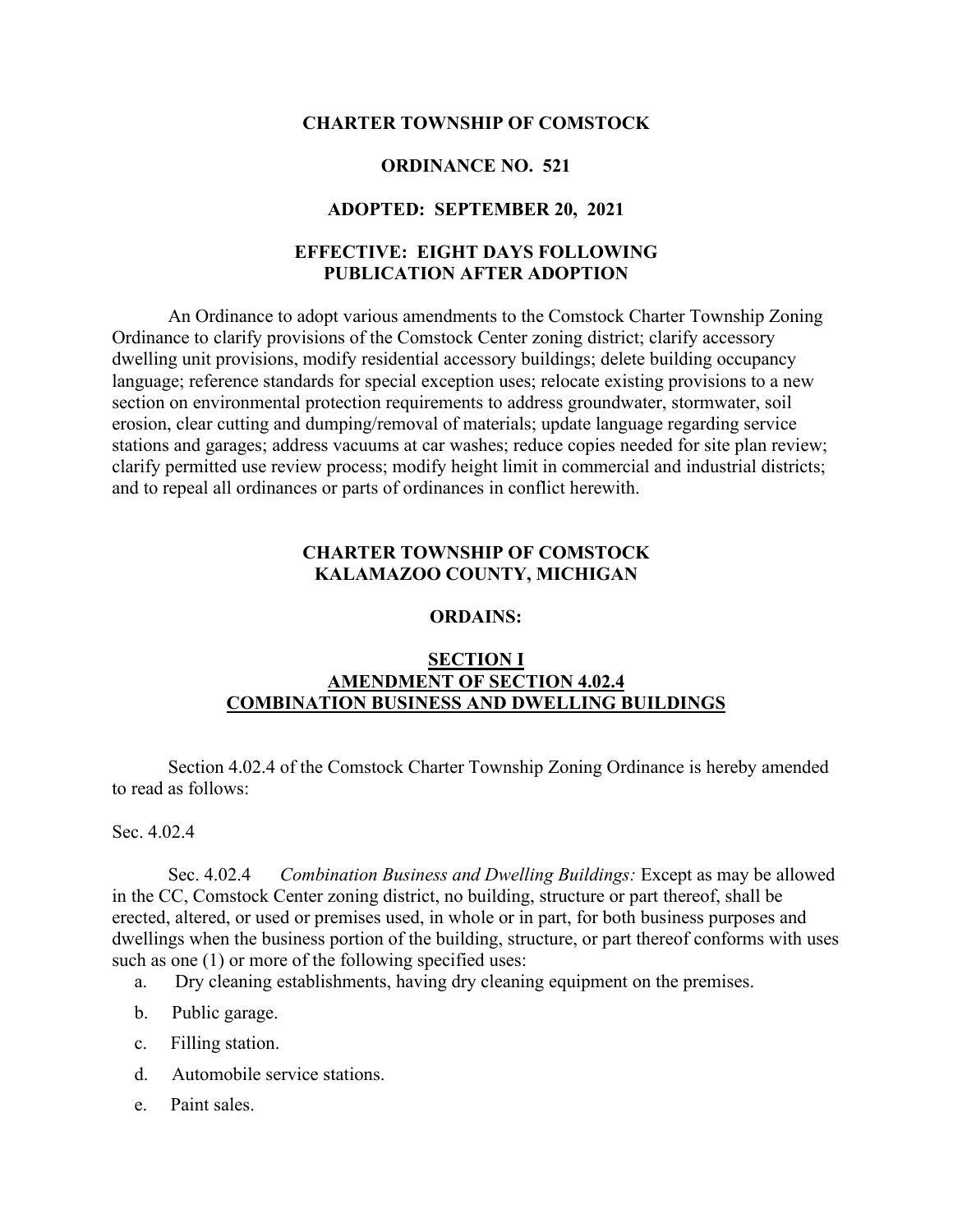- f. Any building which stores or has incidental to its use, inflammable, hazardous, or explosive material on the premises.
- g. Poultry sales and/or storage.
- h. Meat sales.
- i. Fish and seafood sales.
- j. Produce sales and/or storage.
- k. Perishable food sales and/or storage.
- l. Commercial garage.

Provided that a dwelling which may lawfully be used in combination with a business shall also provide a minimum floor area of not less than seven hundred and twenty (720) square feet for dwelling, a usable lot area of not less than nine thousand (9,000) square feet, and also shall provide lot area, in addition to the nine thousand (9,000) square feet, for all required off-street parking. This provision shall not apply in the CC, Comstock Center zoning district.

# **SECTION II AMENDMENT OF SECTION 4.02.11.b AND SECTION 4.02.11.c.6 RESIDENTIAL ACCESSORY BUILDINGS**

Section 4.02.11.b and Section 4.02.11.c.6 of the Comstock Charter Township Zoning Ordinance are hereby amended by to read as follows:

Sec. 4.02.11.b

Sec. 4.02.11.b No accessory building may be used for human habitation except as may be allowed as an accessory dwelling unit per Section 21.09 of this ordinance.

Sec. 4.02.11.c.6

Sec. 4.02.11.c.6 Where two or more contiguous lots are under common ownership and are either wholly vacant or developed with one residence, all such lots shall be treated as one lot to determine the total combined floor area permitted when combined into a single tax parcel by the owner.

## **SECTION III ADDITION OF A NEW SECTION 4.02.11.C.2 RESIDENTIAL ACCESSORY BUILDING TYPE**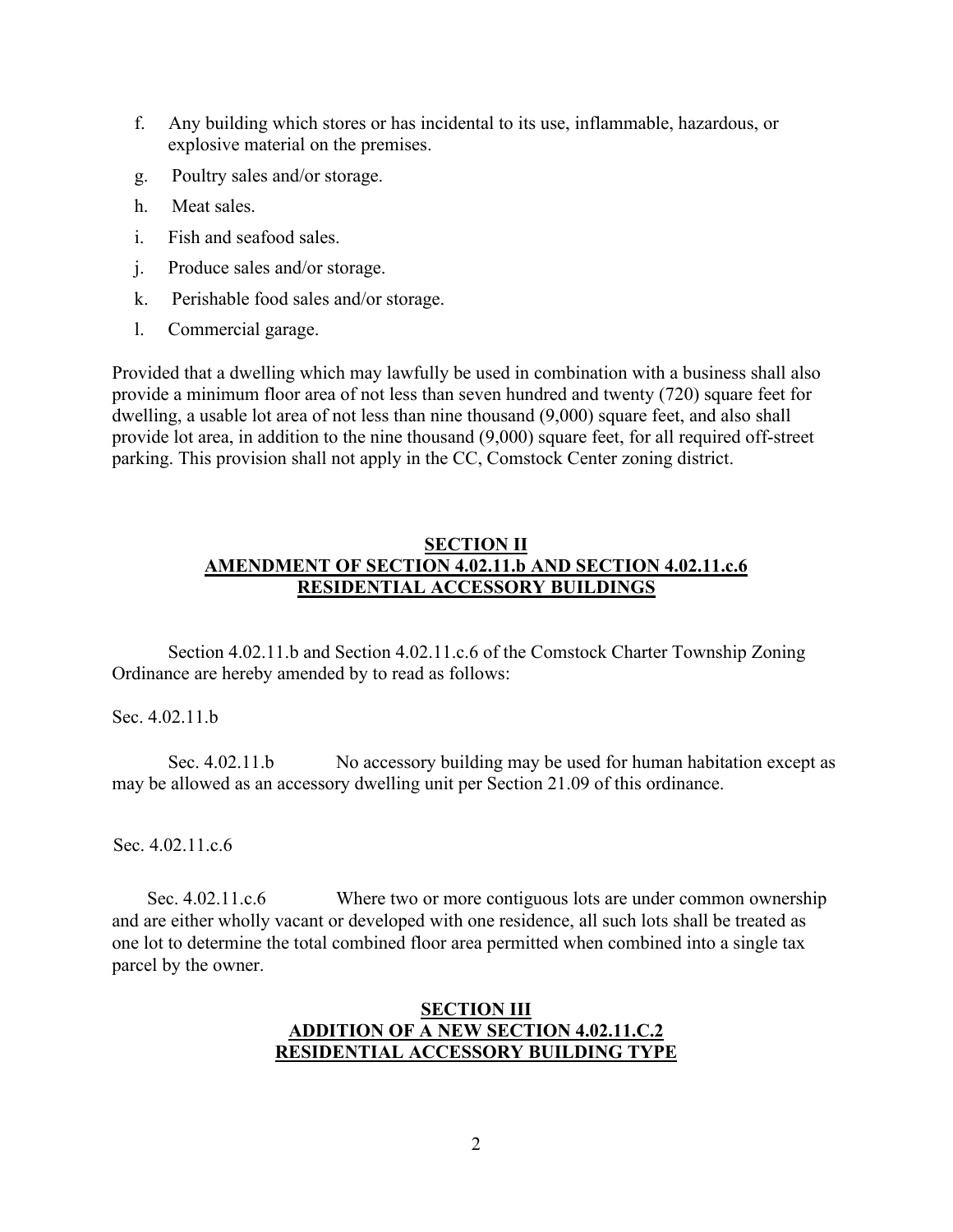Section 4.02.11.c.2 is added to the Comstock Charter Township Zoning to read as follows:

Sec. 4.02.11.c.2

Sec. 4.02.11.c.2 *Building Type*. Packing, shipping or storage crates or containers, parts or all of a semi-trailer and similar converted structures shall not be used as accessory structures except for when used for agricultural purposes on an agricultural property. Fabric accessory structures shall only be permitted when placed in the rear yard except for when used for agricultural purposes on an agricultural property.

## **SECTION IV DELETION OF SECTION 4.02.14 BUILDING OCCUPANCY**

Section 4.02.14 of the Comstock Charter Township Zoning Ordinance is hereby deleted in its entirety.

## **SECTION V AMENDMENT OF SECTION 4.13.c USES PERMITED UNDER SPECIAL EXCEPTION**

Section 4.13.c of the Comstock Charter Township Zoning Ordinance is hereby amended to read as follows:

## Sec. 4.13.c

Sec. 4.13.c In hearing a request for any special exception, the Planning Commission shall be governed by the following principles and conditions:

- 1) The applicant for a special exception shall have the burden of proof, which shall include the burden of going forward with the evidence and the burden of persuasion on all questions of fact which are to be determined by the Commission.
- 2) A special exception may be granted and conditions imposed by the Planning Commission relative to the special use, pursuant to Section 27.06, when the Planning Commission finds from the evidence produced at the hearing and the imposition of conditions that:
	- a) The proposed use does not affect adversely the General Plan for physical development of the Township as embodied in this ordinance and in any Master Plan or portion thereof adopted by the Township; and
	- b) The proposed use will not affect adversely the health and safety of residents or workers in the area and will not be detrimental to the use or development of adjacent properties or the general neighborhood; and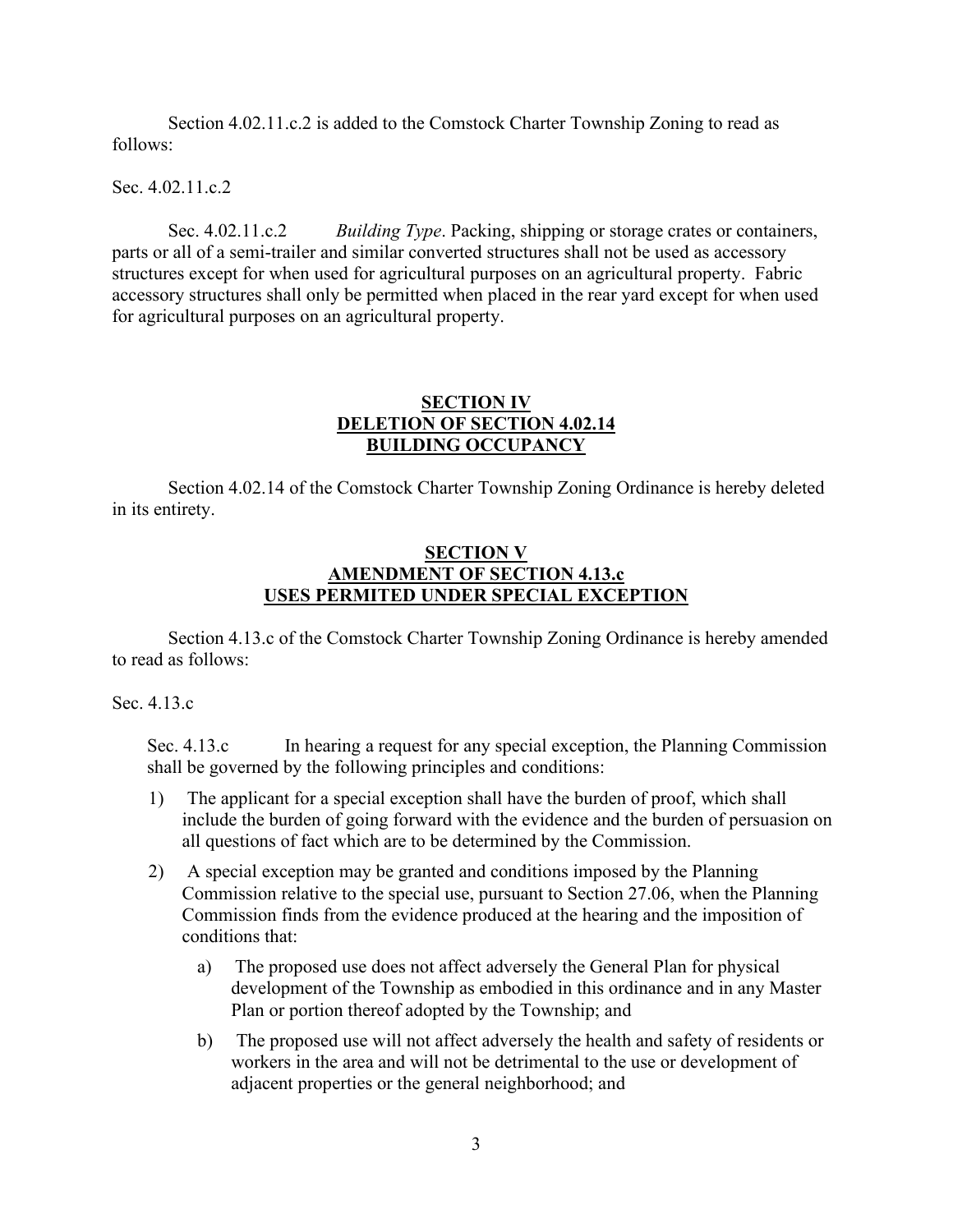- c) The standards and conditions as may be set forth for a particular use for which a special exception may be granted, can and will be met by the applicant; and
- d) The plot plan and specifications, and all conditions, limitations and requirements imposed by the Planning Commission, shall be incorporated as a part of the special exception permit and violations of any of these at any time will cause revocation of such permit and said special exception use shall cease to be a lawful use.

\*\* subsections e) and f) remain unchanged \*\*

## **SECTION VI DELETION OF SECTION 4.03 AND SECTION 4.18 DUMPING OF MATERIALS, GROUNDWATER PROTECTION STANDARDS**

Section 4.03 and Section 4.18 of the Comstock Charter Township Zoning Ordinance are hereby deleted in their entirety.

## **SECTION VII AMENDMENT OF SECTION 21.11 AUTOMOBILE SERVICE STATIONS, PUBLIC GARAGES, FILLING STATIONS**

Section 21.11 of the Comstock Charter Township Zoning Ordinance is hereby amended to read as follows:

Sec. 21.11

Sec. 21.11

- a. Minimum lot area shall be 25,000 square feet.
- b. Minimum lot width shall be one hundred twenty (120) feet.
- c. No more than 80% of the lot may be covered in building or pavement. The entire lot, excluding the area occupied by a building or landscaped in accordance with Section 21.50, shall be hard surfaced with concrete or a plant mixed bituminous material. Landscaped areas shall be separated from all paved areas by a low barrier or low curb.
- d. All lubrication equipment, motor vehicle washing equipment, hydraulic hoists and pits shall be enclosed entirely within a building. All gasoline pumps shall be located not less than 35 feet from any lot line and shall be arranged so that trucks and motor vehicles shall not be supplied with gasoline or serviced while parking upon or overhanging any public sidewalk, street or right-of-way.
- e. When adjoining residentially used or zoned property, screening in accordance with Section 21.56 shall be established and maintained along the connecting interior lot line, or if separated by an alley, then along the alley lot line.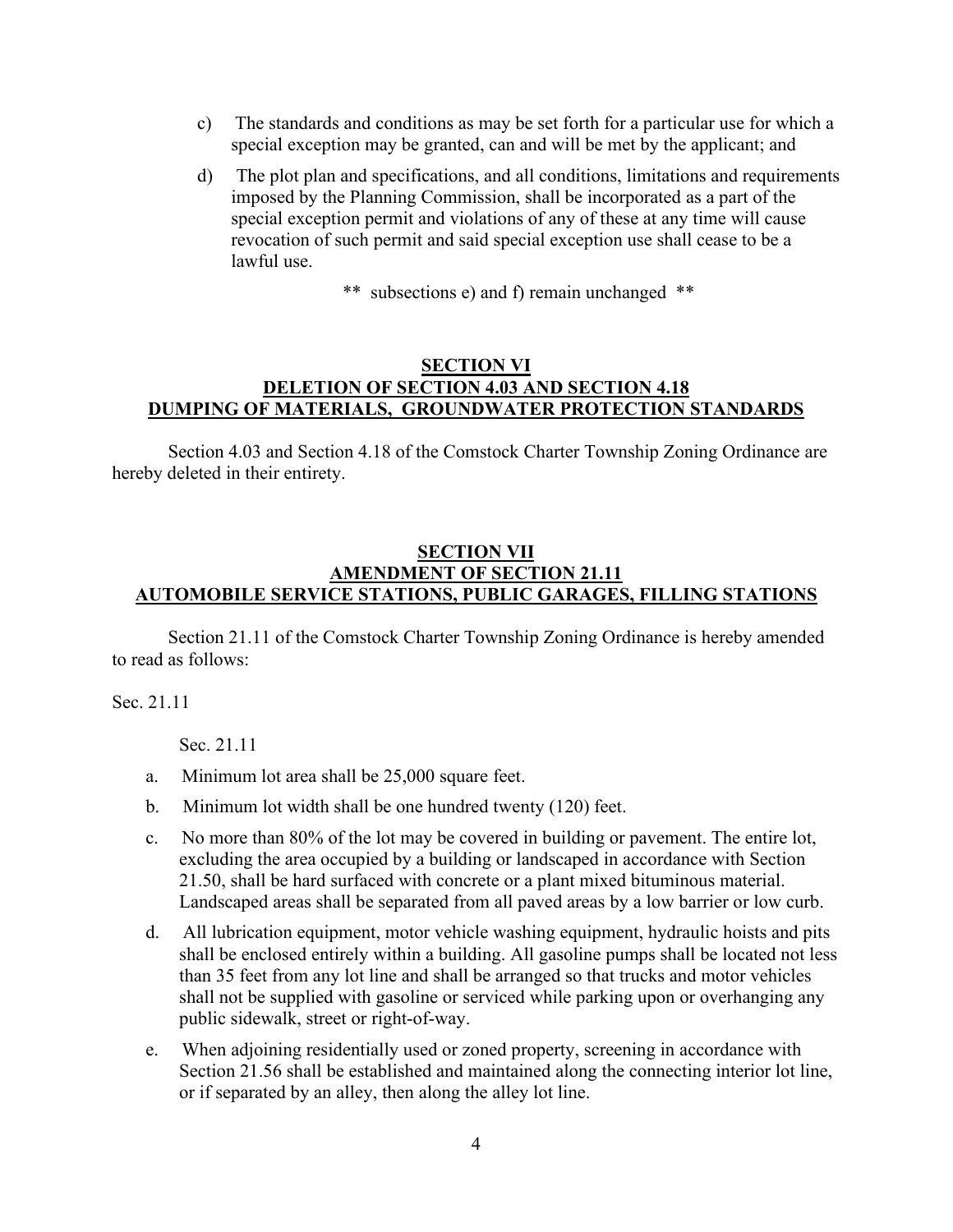- f. All outside storage areas for trash, used tires, auto parts and similar items shall be enclosed by a six (6) foot tall fence. Such outdoor storage areas shall be screened from view both upon the subject site and adjoining premises unless the Planning Commission determines in its sole reasonable discretion that, based on the location of the storage area, the nature of the site on which it is located and/or the nature of the uses conducted on adjoining properties, such screening would not materially assist in preserving the general appearance of the subject site and/or surrounding area or otherwise promote the public health, safety, or general welfare. (See Section 21.56.) Outside storage or parking of vehicles awaiting repair for any overnight period shall not exceed more than two (2) vehicles awaiting repairs for each indoor repair stall located within said premises; each such vehicle shall a current and valid license plate or temporary registration certificate. In no event shall the outdoor storage or parking of any such vehicle awaiting repair be permitted for a period exceeding thirty (30) days unless documentation that satisfies the Planning & Zoning Administrator or his/her designee as to the progress being made to repair any vehicle stored or parked on the property for more than thirty (30) days is provided by the property owner.
- g. On a corner lot, both frontages shall be subject to all the applicable front yard provisions of this Ordinance.

## **SECTION VIII AMENDMENT OF SECTION 21.18 VEHICLE WASH ESTABLISHMENTS**

Section 21.18 of the Comstock Charter Township Zoning Ordinance is hereby amended to read as follows:

Sec. 21.18

Sec. 21.18

- a. Minimum lot size shall be ten thousand (10,000) square feet.
- b. All washing activities must be carried on within a building.
- c. Vacuuming activities must be at least fifty (50) feet distant from any adjoining residential property.
- d. The building entrances and exits of the facility shall be from within the lot and not directly to or from an adjoining street or alley. An alley shall not be used as maneuvering or parking spaces for vehicles being serviced by the subject facility.
- e. An adequate on-site area for waiting vehicles shall be provided to prevent the lining up of said vehicles on public streets.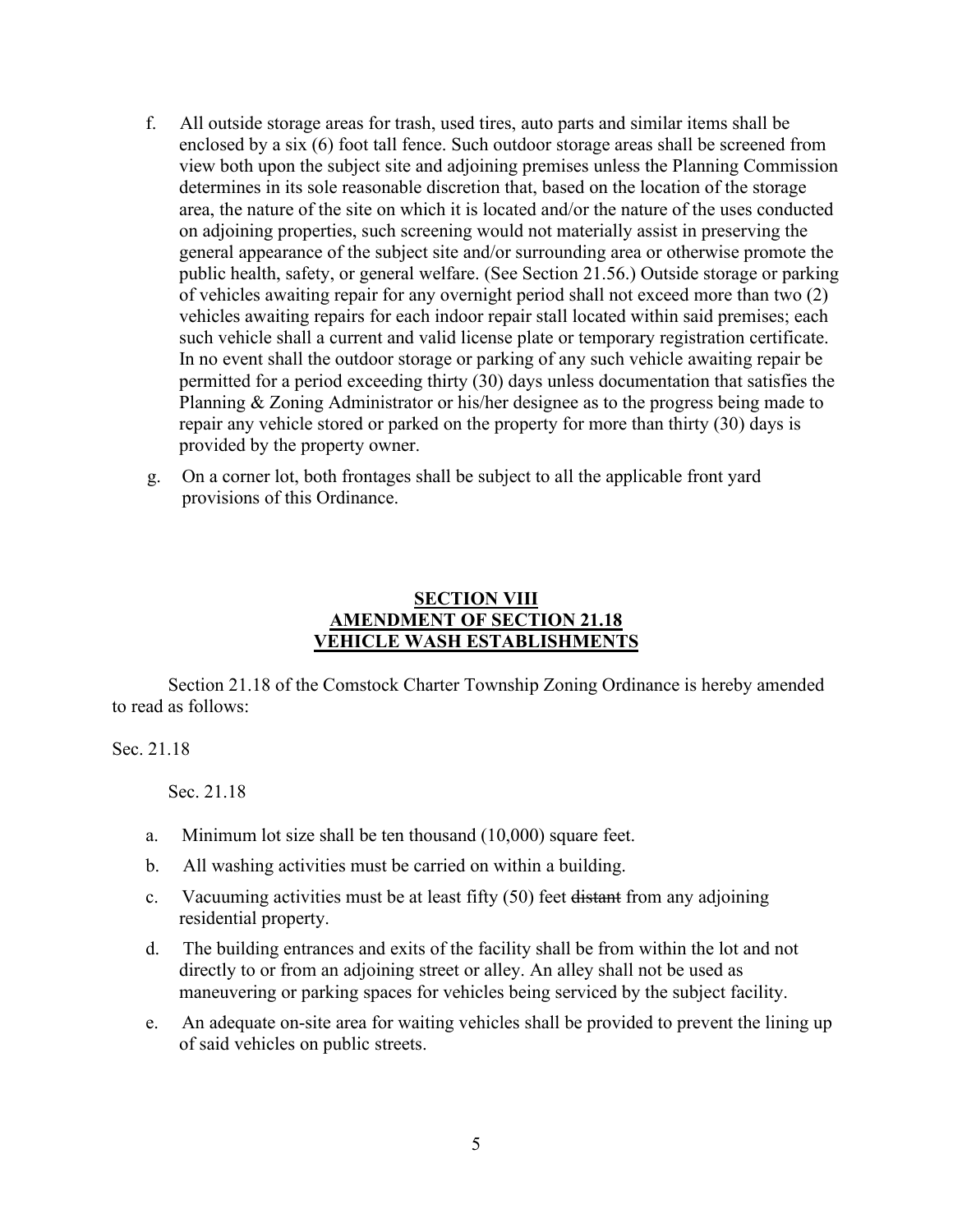### **SECTION IX AMENDMENT OF SECTION 22.03 AND SECTION 22.04 SITE PLAN REVIEW PROCEDURES**

Sections 22.03 and Section 22.04 of the Comstock Charter Township Zoning Ordinance are hereby amended to read as follows:

### Sec. 22.03

Sec. 22.03 Submittal.

Three hard copies and one electronic copy of the site plan shall be presented to the Zoning Administrator for scheduling of review by the Planning Commission at least four (4) weeks prior to that meeting of the Planning Commission at which the plan will be reviewed. Copies shall be distributed by the Zoning Administrator to the Township Engineer and the Fire Marshall for review, comment and compilation with the Zoning Administrator's findings and provided to the applicant by the Zoning Administrator. Additional full-size copies, 11" x 17" copies, and an electronic copy of the revised site plan, reflecting the review comments, shall be submitted to the Zoning Administrator for Planning Commission review at least two weeks prior to the meeting at which the plan will be reviewed or as requested by the Zoning Administrator. The Zoning Administrator will advise as to the number of copies to be provided.

Sec. 22.04

Sec. 22.04 Approval.

The Planning Commission shall have the function, duty and power to approve or disapprove, or to approve subject to compliance with certain modifications or conditions, the site plan in accordance with the purpose and intent of this Zoning Ordinance and after consideration of the comments and recommendations received from other appropriate Township officials. A public hearing is not required for a permitted use. In reviewing the application and site plan and in approving, disapproving or modifying the same, the Planning Commission shall be governed by the following standards:

\*\* subsections  $a - g$  and i of Section 22.04 are unchanged \*\*

h. That the plan as approved is consistent with the Groundwater Protection Standards in Section 22.50 of this Ordinance.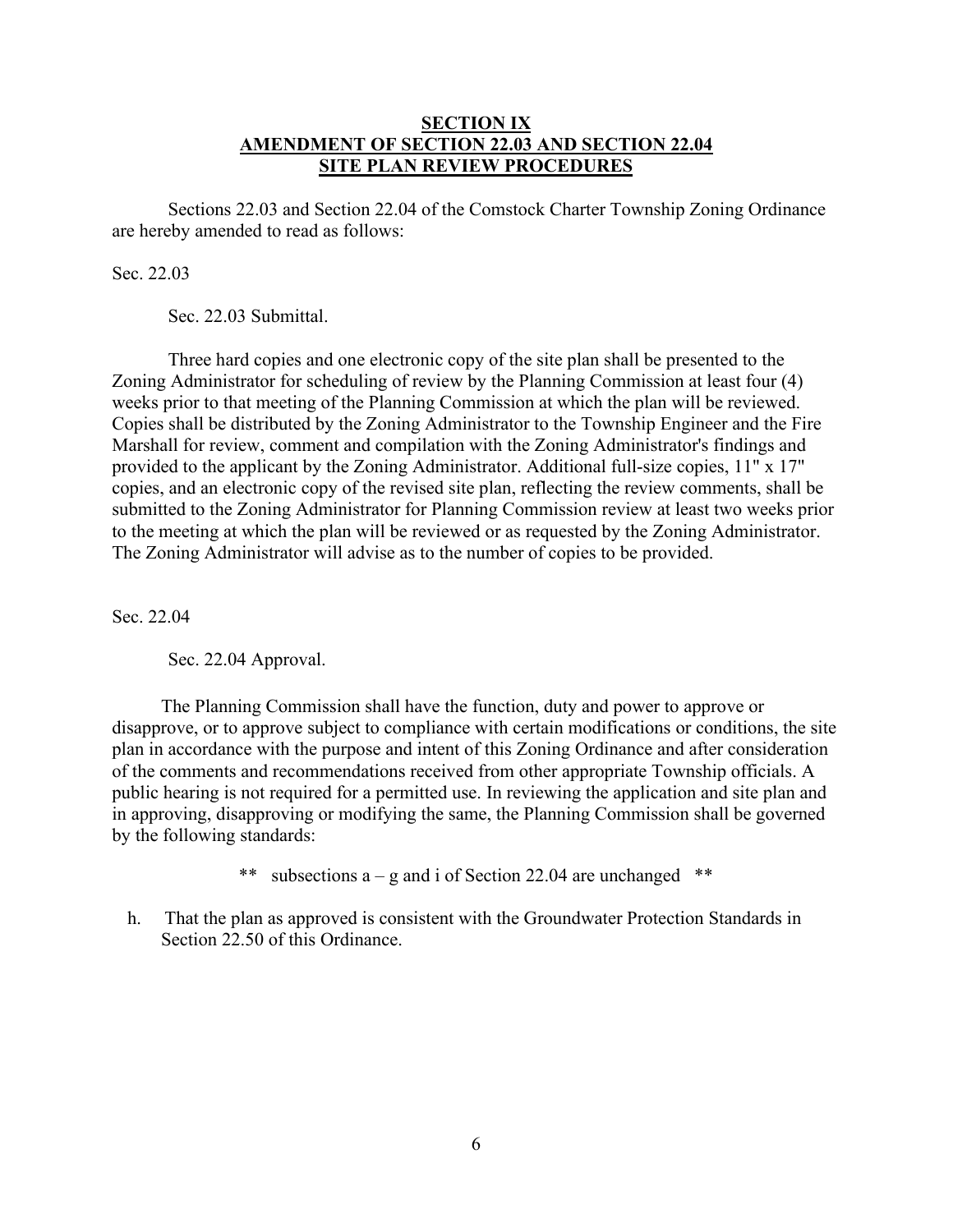## **SECTION X AMENDMENT OF ARTICLE 23 SCHEDULE OF REGULATIONS**

The provisions of Article 23 of the Comstock Charter Township Zoning Ordinance are hereby amended, in part, to read as follows:

|                                                                                                                 | MINIMUM LOT SIZE <sup>2</sup>     |                                       | <b>MAXIMUM</b><br><b>BUILDING</b><br>HEIGHT <sup>a</sup> |             |                                                           |                                                 |                                                          |                            |                                                                |                                           |
|-----------------------------------------------------------------------------------------------------------------|-----------------------------------|---------------------------------------|----------------------------------------------------------|-------------|-----------------------------------------------------------|-------------------------------------------------|----------------------------------------------------------|----------------------------|----------------------------------------------------------------|-------------------------------------------|
|                                                                                                                 |                                   |                                       |                                                          |             | MINIMUM YARD SETBACKS REQUIRED<br>$(FT)$ <sup>b,c,d</sup> |                                                 |                                                          |                            |                                                                |                                           |
| <b>ZONING DISTRICT</b>                                                                                          | <b>MINIMUM</b><br><b>LOT AREA</b> | <b>MINIMUM</b><br>LOT<br><b>WIDTH</b> | <b>STORIES</b>                                           | <b>FEET</b> | <b>FRONT</b><br>YARD                                      | <b>SIDE YARD</b>                                |                                                          |                            | <b>MINIMUM</b>                                                 | <b>MAXIMUM</b>                            |
|                                                                                                                 |                                   |                                       |                                                          |             |                                                           | <b>ONE</b><br><b>MUST BE</b><br><b>AT LEAST</b> | <b>THE</b><br><b>OTHER</b><br><b>MUST BE</b><br>AT LEAST | <b>REAR</b><br><b>YARD</b> | <b>FLOOR</b><br><b>AREA PER</b><br><b>DWELLING</b><br>UNIT $e$ | LOT<br><b>COVERAGE</b><br><b>BY BLDGS</b> |
| <b>General Business (B-3)</b>                                                                                   | $*$                               | $\ast$                                |                                                          | 50          | 40                                                        | 10                                              | 10k                                                      | 20                         | $\ast$                                                         | $\ast$                                    |
| Light Manufacturing (LM) i                                                                                      | $*$                               | $\ast$                                |                                                          | $\star$     | 25                                                        | 20                                              | 20                                                       | 20                         | $\ast$                                                         | $\ast$                                    |
| <b>Restricted Industrial District (LD)</b>                                                                      | $\ast$                            | $\ast$                                |                                                          | $\ast$      | $*$                                                       | $\ast$                                          | $\ast$                                                   | $\ast$                     | $\ast$                                                         | $\ast$                                    |
| Manufacturing (M) i                                                                                             | $*$                               | $*$                                   |                                                          | $\star$     | 40                                                        | 30                                              | 30                                                       | 50                         | $\ast$                                                         | $\ast$                                    |
| women for a first total to a state and the state of the state of the state of the state of the state of the sta |                                   |                                       |                                                          |             |                                                           |                                                 |                                                          |                            |                                                                |                                           |

\*While no specific standards may be included herein, attention is directed to other applicable regulations in this ordinance for specific intended uses.

\*\* no other changes are made to Article 23, Schedule of Regulations \*\*

## **SECTION XI CREATION OF SECTION 22.50 ENVIRONMETNAL PROTECTION AND ADDITION OF SECTION 22.51 GROUNDWATER PROTECTION REQUIREMENTS**

The Comstock Charter Township Zoning Ordinance is hereby amended adding a new section, Section 22.50 to be called Environmental Protection, and to add a new section, Section 22.51, to read as follows:

Sec. 22.51

Sec. 22.51 Groundwater Protection Standards

- A. *Scope.* These provisions shall apply to all businesses and facilities, including private and public facilities, which use, store, or generate hazardous substances in quantities greater than 100 kilograms per month (equal to 25 gallons or 220 pounds).
- B. *Standards.*
	- 1. Land use and the design of related improvements should seek to protect the natural environment, including wetlands, water bodies, watercourses, floodplains, groundwater, and soils.
	- 2. The design of storm water management and drainage facilities should seek to retain the natural retention and storage capacity of any wetland, water body, or watercourse and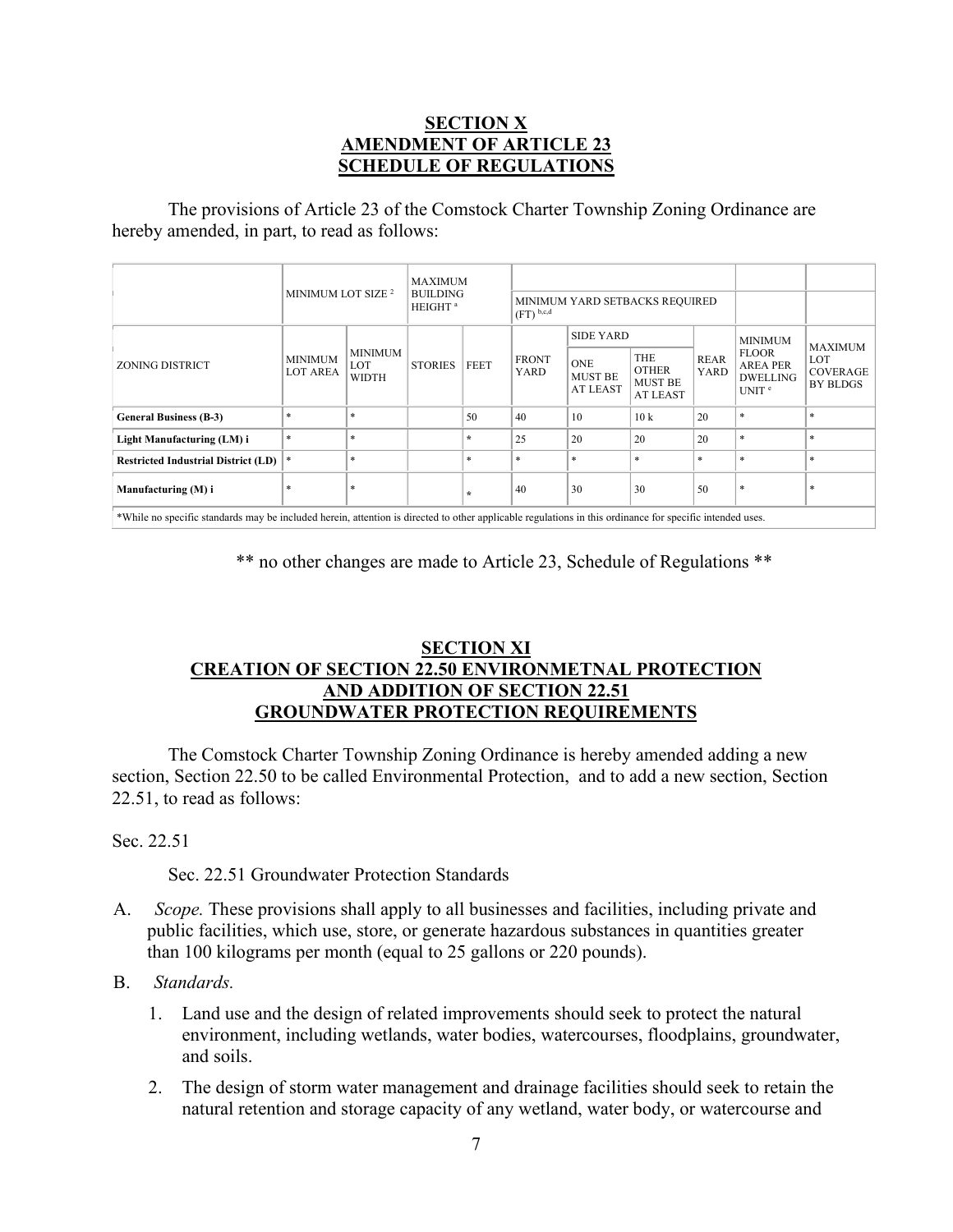not increase flooding or the possibility of polluting surface or groundwater, on-site or off-site.

- 3. General purpose floor drains shall be connected to an approved public sewer system, an on-site closed holding tank (not a septic system) or as authorized and regulated through a state of Michigan groundwater discharge permit.
- 4. Sites at which hazardous substances are stored, used or generated shall be designed to prevent spills and discharges to the surface of the ground, groundwater, lakes, streams, rivers, or wetlands.
- 5. State and federal agency requirements for storage, spill prevention, record keeping, emergency response, transport and disposal of hazardous substances shall be met. No discharges to groundwater, including direct and indirect discharges, shall be allowed without required permits and approvals.
- 6. Secondary containment for aboveground areas where hazardous substances are stored or used shall be provided. Secondary containment shall be sufficient to store the substance for the maximum anticipated period of time necessary for the recovery of any released substance.
- 7. Outdoor storage of hazardous substances shall be prohibited except in product-tight containers which are protected from weather, leakage, accidental damage, and vandalism, and where same complies with the standards of this Section with regard to secondary containment.
- 8. The design and construction of areas and facilities for loading/unloading of hazardous substances shall be designed to prevent spills and discharges to the surface of the ground, groundwater, lakes, streams, rivers, or wetlands.
- 9. Bulk storage facilities for pesticides and fertilizers shall be in compliance with requirements of the Michigan Department of Agriculture.
- 10. Out-of-service water wells shall be sealed and abandoned in accordance with applicable requirements of the Michigan Department of Public Health.
- 11. Underground storage tank installation, operation, maintenance, closure, and removal shall be in accordance with the requirements of the State Fire Marshall Division and the Michigan Department of Environment, Great Lakes and Energy (EGLE).

## **SECTION XII ADDITION OF SECTION 22.52 STORMWATER MANAGEMENT**

The Comstock Charter Township Zoning Ordinance is hereby amended adding a new section, Section 22.52, to read as follows:

# Sec. 22.52

Sec. 22.52 Stormwater Management.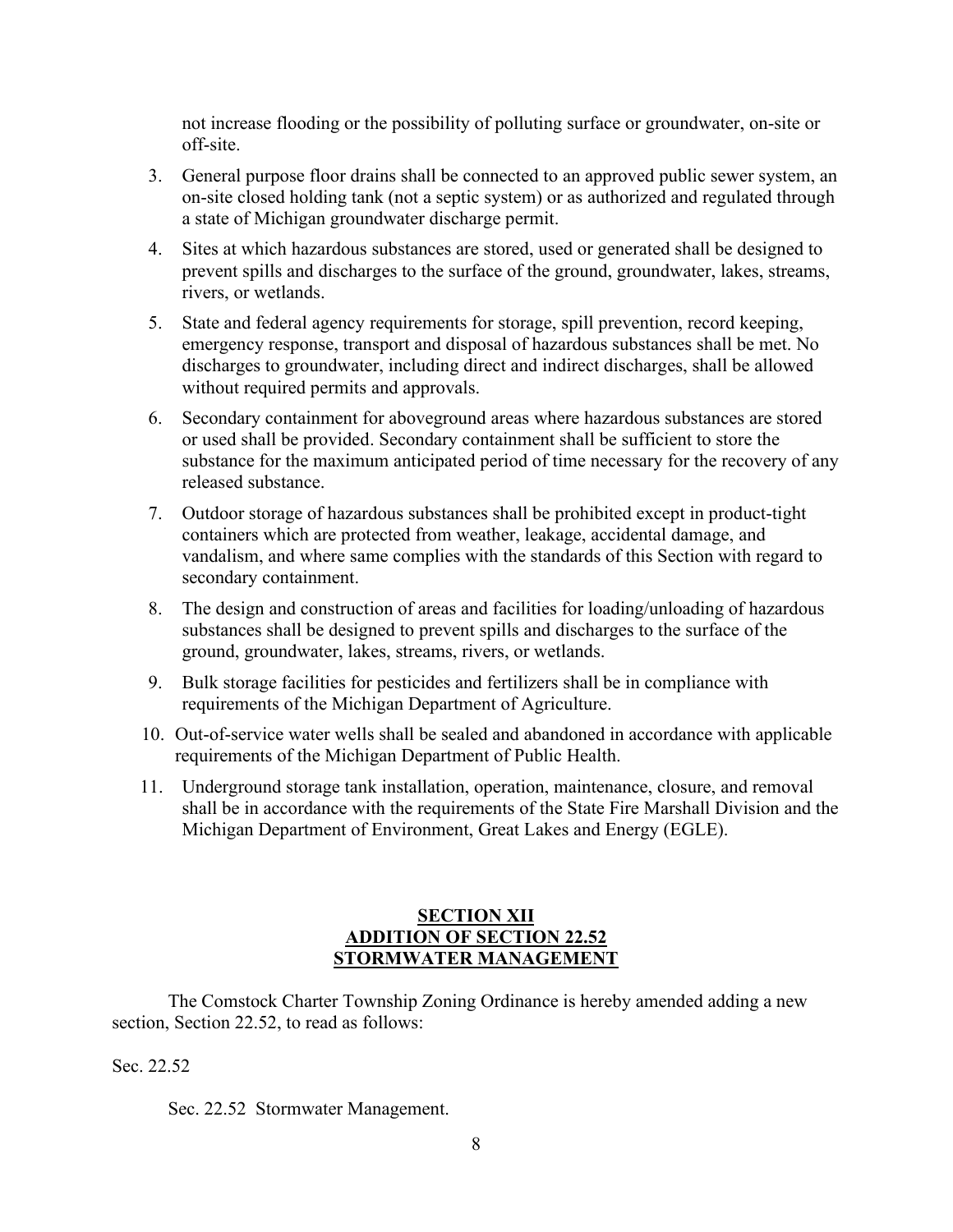## A. Statement of purpose

The purpose of the Section shall be to:

- 1. Protect the public health, safety, welfare and property;
- 2. Promote the efficient use of land and water resources;
- 3. Provide for cost-effective and functionally effective storm water management;
- 4. Prevent soil erosion and [sediment](http://online.encodeplus.com/regs/oshtemo-mi/doc-view.aspx?pn=0&ajax=0&secid=1921) runoff;
- 5. Encourage the use of natural drainage systems for runoff;
- 6. Encourage multiple-purpose storm water management which enhances the environmental character;
- 7. Allow the use of [wetlands](http://online.encodeplus.com/regs/oshtemo-mi/doc-view.aspx?pn=0&ajax=0&secid=1930) for storm water management in selected locations, while ensuring that the natural functions and quality of wetlands are protected;
- 8. Allow for off-site and/or common storm water systems;
- 9. Allow for storm water management designs that are consistent with the aesthetic character of the area;
- 10. Allow for Township review of [clear cutting](http://online.encodeplus.com/regs/oshtemo-mi/doc-view.aspx?pn=0&ajax=0&secid=1866) that may result in a loss of soil-stabilizing vegetation, erosion of stream banks, and alterations of drainage patterns that may impact immediate property, neighboring properties, areas in near proximity, and the overall environment;
- 11. Encourage minimal clearing, grading and land disturbance activities to that needed for construction, maintenance, and emergency services;
- 12. Discourage the clear cutting of vegetation without restoration in order to prevent the abuse of land and the resultant negative impacts, both on- and off-site;
- 13. Encourage the preservation of existing trees and vegetation and the restoration of [pre](http://online.encodeplus.com/regs/oshtemo-mi/doc-view.aspx?pn=0&ajax=0&secid=1914)[settlement vegetation](http://online.encodeplus.com/regs/oshtemo-mi/doc-view.aspx?pn=0&ajax=0&secid=1914) areas.
- B. Storm water management/soil erosion plan.
	- 1. Kalamazoo County Drain Commissioner review and approval of a storm water management and soil erosion control plan shall be obtained and proof of a soil erosion and sedimentation control permit from the Kalamazoo County Drain Commissioner's office shall be provided prior to the commencement of any site/earth changes or work.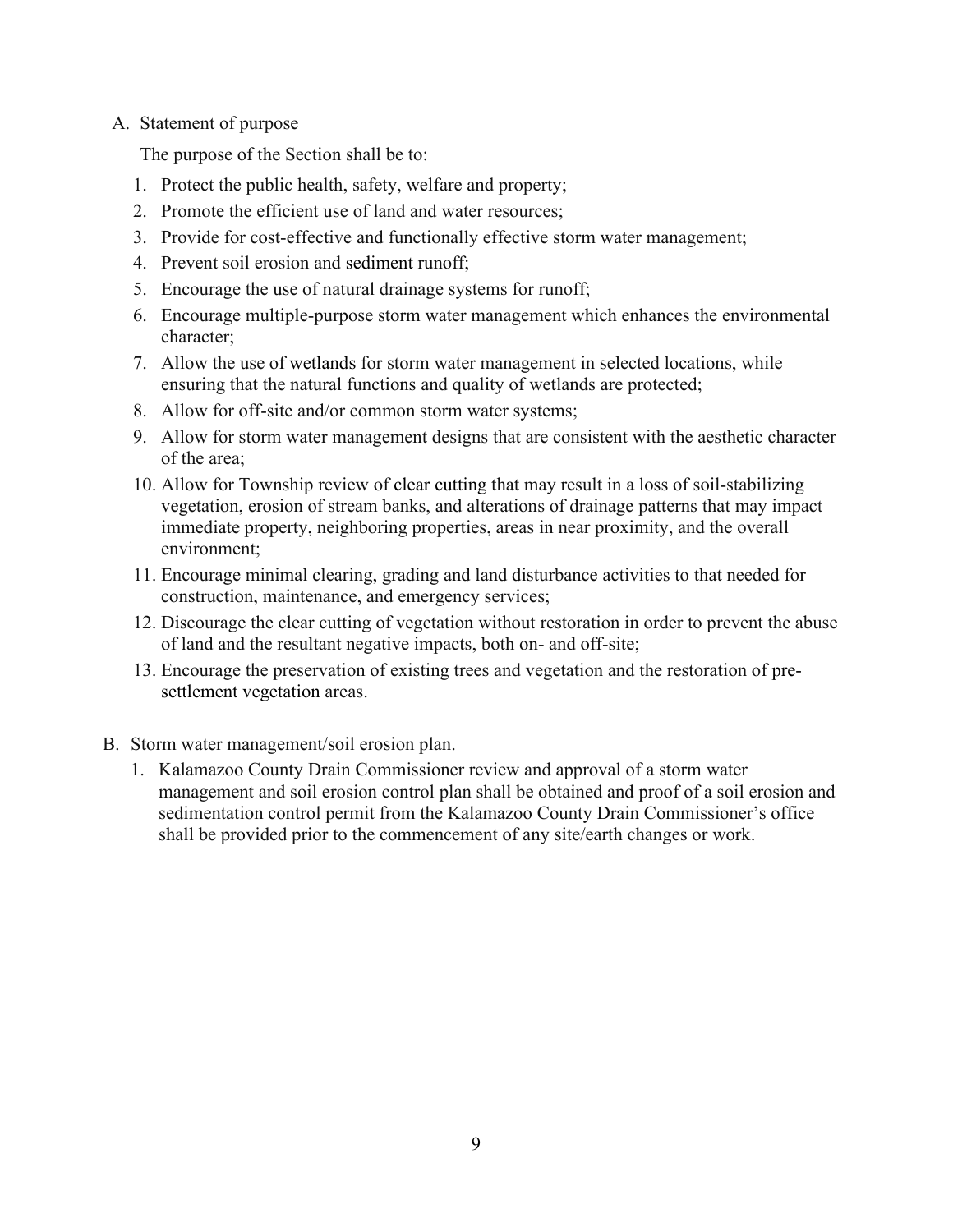C. Storm water management standards

All land uses shall be subject to the following storm water system design conditions and limitations:

- 1. All [structures](http://online.encodeplus.com/regs/oshtemo-mi/doc-view.aspx?pn=0&ajax=0&secid=1928) and land uses in the Township shall be established in such a manner as to prevent runoff of surface water not accommodated by a public system onto adjoining properties; all owners or developers of property shall be required to construct and maintain such on-site storm water management and drainage facilities necessary to prevent flow of runoff of surface water onto adjoining properties. All systems shall be designed, at minimum, to provide sufficient capacity to accommodate a 100-year storm as defined by the National Weather Service.
- 2. The design of storm water management and drainage facilities should seek to retain the natural retention and storage capacity of any wetland, water body, or watercourse, not increase flooding or the possibility of polluting surface or groundwater, on-site or off-site, and retain natural runoff patterns.
- 3. The design of storm water management and drainage facilities should seek to be comparable in function and appearance to common natural drainage systems and runoff patterns, including wetlands.
- 4. Whenever feasible, developers are encouraged to design a storm water management system which provides for runoff to be conveyed using a system of filtered percolation through surface means such as swales and/or vegetated buffer strips (using indigenous plant species) so as to decrease velocity, increase natural infiltration, allow sediment to settle, and remove pollutants before entering the retention area.
- 5. The use of a seed mixture containing at least 45% native grasses and wildflowers for swales and retention areas is encouraged.
- 6. Storm water management and drainage facilities shall be designed to protect the public health, safety, welfare and property and be visually attractive, see Section 21.61. Consideration shall be given to the effects of an excessive rainfall and a possible overflow event.
- D. Soil erosion control
	- 1. The natural topography and vegetation of a site shall be preserved to the maximum extent possible, except where major alterations are determined to be consistent with the purpose of the Ordinance as set forth in Section 22.52.A.
	- 2. Earth changes shall occur in such a manner that minimizes the exposure time of any disturbed land. Any area of the development not actively under construction shall be stabilized, and seeded if weather permits, within 30 days of completion of earth disturbing work in that area of the site.
	- 3. All owners or developers of property shall erect such temporary [soil erosion control](http://online.encodeplus.com/regs/oshtemo-mi/doc-view.aspx?pn=0&ajax=0&secid=1926)  [measures](http://online.encodeplus.com/regs/oshtemo-mi/doc-view.aspx?pn=0&ajax=0&secid=1926) during construction and/or earth change activity as required by the Kalamazoo County Drain Commissioner's Office through the soil erosion and sedimentation control permitting process. For those activities that require such a permit, proof of having obtained a Soil Erosion and Sedimentation Control Permit shall be provided to the Township before earth change activities commence.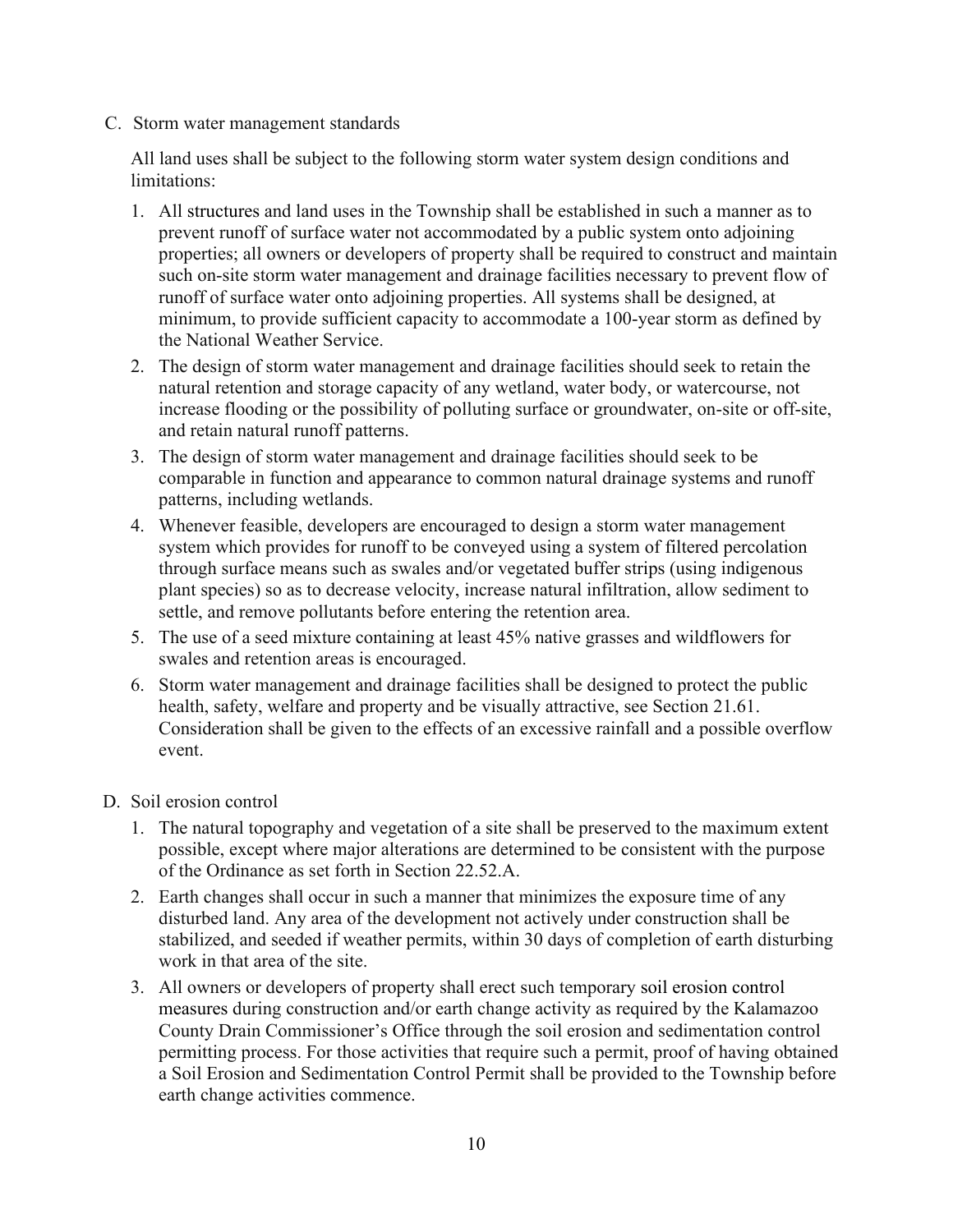- 4. All areas of a residential [parcel, lot](http://online.encodeplus.com/regs/oshtemo-mi/doc-view.aspx?pn=0&ajax=0&secid=1900) or site disturbed for the construction of a residence, except for driveways, walkways and required parking areas, shall be seeded or sodded within six months of the certificate of occupancy.
- E. Storm water runoff to wetlands

Wetlands may be used for storm water management if the following conditions are met:

- 1. The wetland would not be impaired or destroyed;
- 2. The wetland has sufficient holding capacity for storm water;
- 3. Adequate on-site soil erosion control is provided to protect the natural functioning of the wetland;
- 4. Adequate erosion control and protection of wetlands is provided during the construction phase(s) of development;
- 5. The requirements of state law have been satisfied as determined by the State of Michigan Department of Environmental, Great Lakes & Energy (EGLE).
- F. Off-site/common storm water management systems.

Except as to those systems subject to the jurisdiction of the Road Commission of Kalamazoo County and/or the Kalamazoo County Drain Commission, the following conditions apply:

- 1. In lieu of an on-site storm water management system, the use of off-site storm water management systems may be proposed. Any waiver shall be granted through a finding that the storm water management system design meets the purpose of this Ordinance set forth in Section 22.52.A. Such a waiver is not subject to variance approval by the Zoning Board of Appeals.
- 2. Off-site storm water management systems shall be established through the execution and recording of an easement agreement, subject to review/approval of the Township Engineer and the Township Attorney. Such agreement shall also:
	- a. Indicate that no further development in the area of the storm water system be permitted without Township approval;
	- b. Provide standards for scheduled maintenance of the storm water management system;
	- c. Provide for an effective means of enforcement by the Township in the event that the storm water management system is inadequately maintained or is determined by the Township to be a public nuisance, allowing for the assessment of costs of enforcement and maintenance upon the property owners.
- G. Run off of surface water

All structures and land uses hereafter established in the Township shall be established in such a manner as to prevent any additional run off of surface water onto adjoining properties.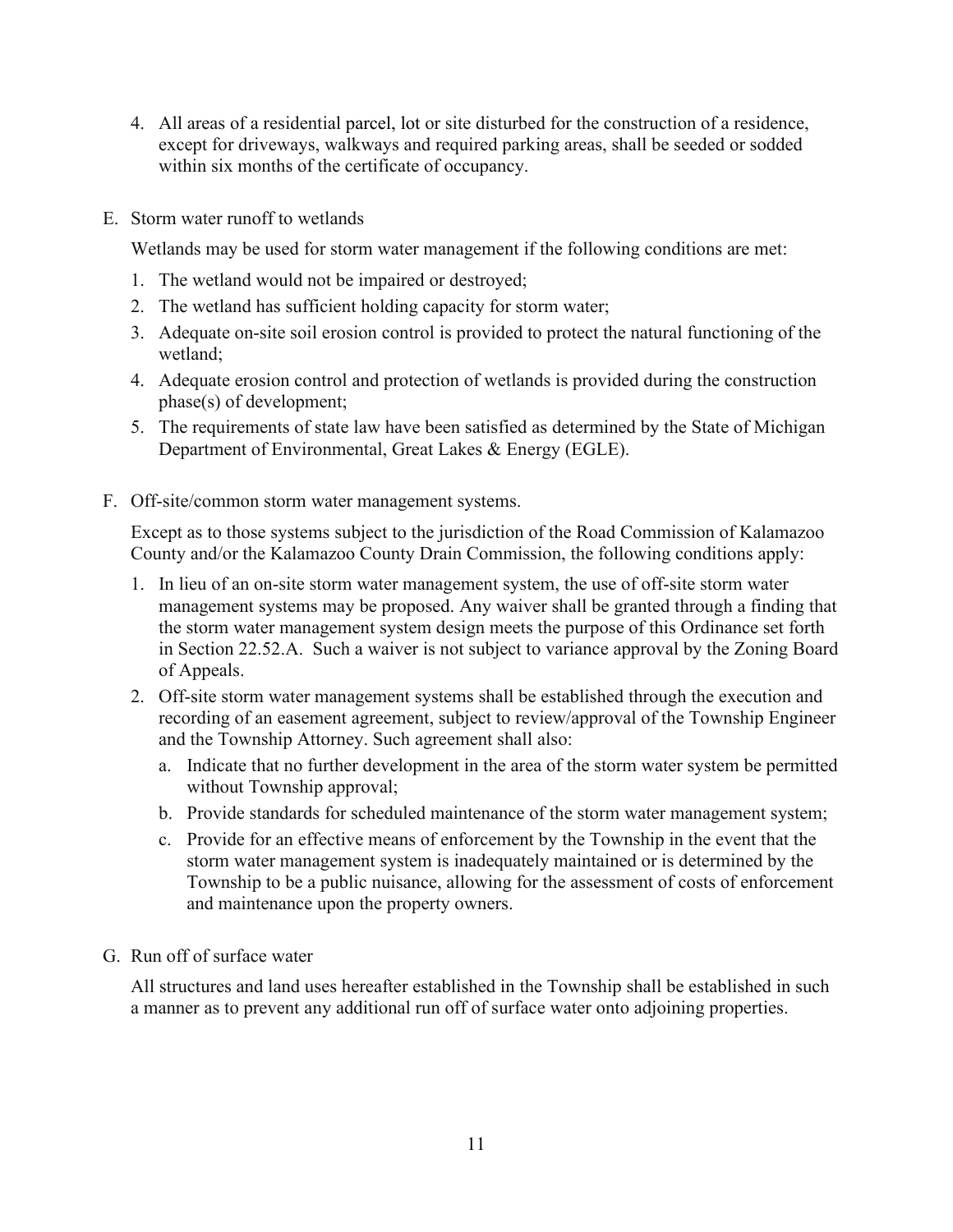### **SECTION XIII ADDITION OF SECTION 22.53 DUMPING, STORAGE, REMOVAL, BURIAL OF MATERIALS**

The Comstock Charter Township Zoning Ordinance is hereby amended adding a new section, Section 22.53, to read as follows:

### Sec. 22.53

Sec. 22.53 Dumping, storage, removal, burial of materials.

A. Storage, Dumping of Waste, Junk, Garbage, etc.

The use of land for the storage or collection or accumulation of used lumber, and other used materials, or for the dumping or disposal of scrap iron, junk, garbage, or other refuse or of ashes, slag or other industrial wastes or by-products shall not be permitted in any district, except under a Temporary Certificate from the Zoning Administrator after approval of the Planning Commission, which shall be issued in special cases for a period not to exceed one (1) year upon the filing of an application accompanied by a suitable agreement and bond as determined by the Planning Commission that such dumping or disposal will not pollute the waters of the Township or cause stagnant water to collect, or leave the surface of the land, at the expiration date of such permit, in an unstable condition or unfit for the growing of turf or for other land uses permitted in the district in which such dumping occurs, except as provided in any existing ordinance.

B. Dumping of Soil, Sand, and Clay Materials or the Removing of Topsoil*.*

The dumping of any soil, clay, gravel or similar fill materials or the removing of any topsoil on any lot or parcel of land within the Township is hereby prohibited without prior approval of the Planning Commission. In passing upon any application, the Planning Commission shall have the authority to deny, approve, or approve with conditions such request. In hearing a request as provided hereunder, the Planning Commission shall be governed by the principles and conditions imposed by Section 4.13(c) of this Ordinance. In submitting a request for approval by the Planning Commission, an applicant shall submit the following information:

- 1. The names and addresses of the owners of the subject property along with a person or contractor responsible for filling or removing activities.
- 2. The legal description and plot plan of the property showing the dimensions of the area to be filled or removed from and to what finish elevation is proposed.
- 3. A brief description of the type of material to be deposited. In no event shall such material be other than sand, clay, dirt, stone, brick or concrete and all such materials are to be deposited in a level condition with a minimum of six-inch debris-free top cover suitable for the growing of turf within six months of completion of such activities.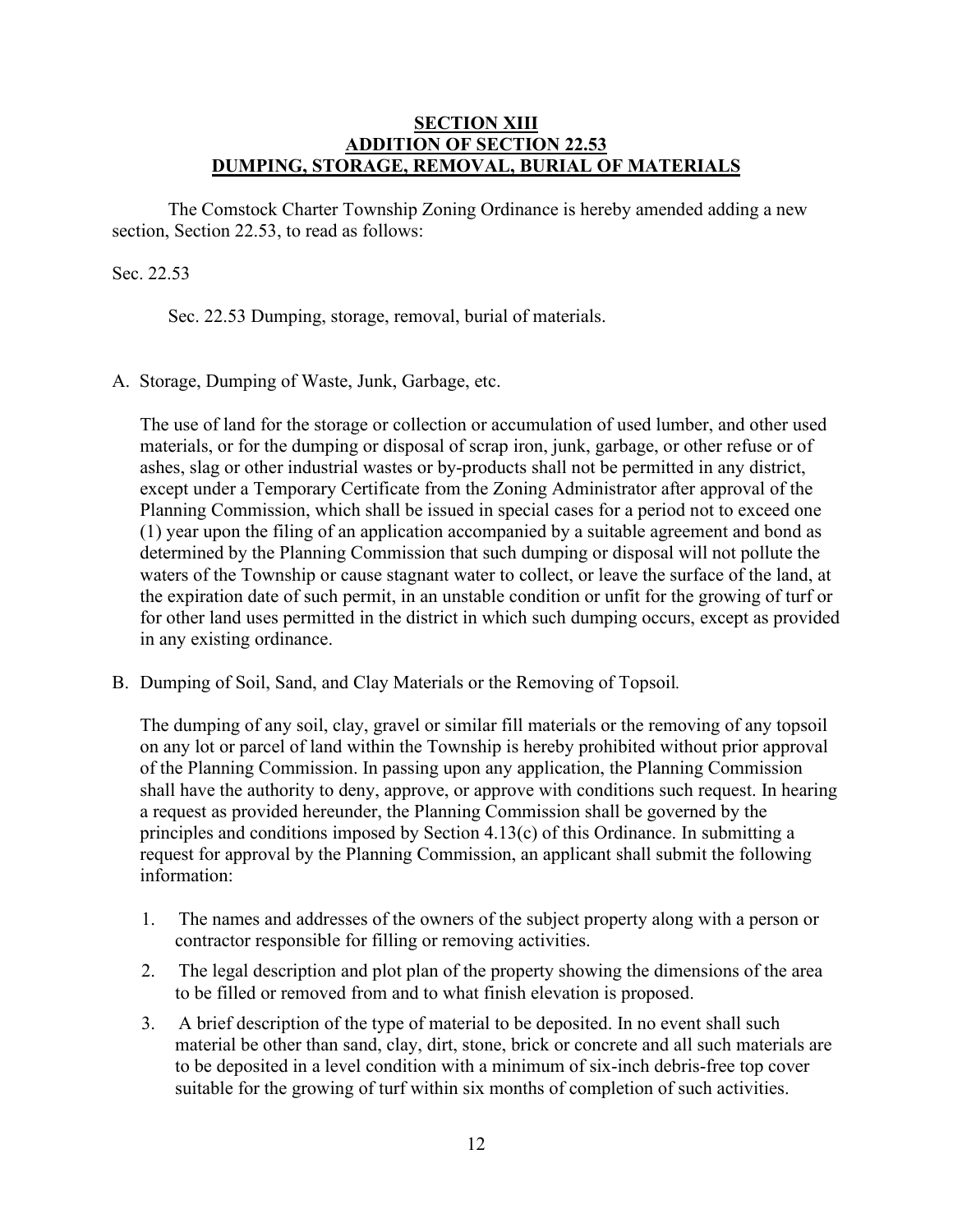C. Burial of Tree Stumps on Vacant Property*.*

The burial of one or more uprooted tree stumps on a vacant lot or parcel of land of less than one acre in size in the AGR, A-H, R1-A, R1-B, R1-C, RM, RSM or OW zoning districts shall not be allowed unless special exception use approval is granted by the Planning Commission in accordance with the procedure prescribed in Section 4.13 of this Ordinance. An application for such special exception use approval shall be accompanied by a diagram of the lot or parcel showing the area in which burial is to occur and indicating the approximate volume of tree stumps to be buried on the site. In determining whether or not to grant special exception use approval, the Planning Commission shall consider not only the standards in Section 4.13(c), but also whether the volume, location and/or manner of the proposed burial of tree stumps will leave the surface of the land in an unstable condition or materially interfere with the development of the land. A lot or parcel shall not be deemed vacant for purposes of this provision if there is a valid building permit outstanding for construction on the lot or parcel.

## **SECTION XIV ADDITION OF SECTION 22.54 CLEAR CUTTING OF TREES**

The Comstock Charter Township Zoning Ordinance is hereby amended adding a new section, Section 22.54, to read as follows:

## Sec. 22.54

Sec. 22.54 Clear cutting of trees.

## A. [Clear cutting](http://online.encodeplus.com/regs/oshtemo-mi/doc-view.aspx?pn=0&ajax=0&secid=1866) permit

- 1. Any activity that involves the clear cutting of one or more acres of land and which is not otherwise exempt from this Ordinance, shall be required to obtain a clear-cutting permit from the Township as described below.
- 2. Exemptions: A clear cutting permit is not required for any of the following exempted activities:
	- a. Clear cutting of less than one acre of land within a twelve-month period.
	- b. Clear cutting on a developed residential [parcel](http://online.encodeplus.com/regs/oshtemo-mi/doc-view.aspx?pn=0&ajax=0&secid=1913) of two acres or less, including vacant [lots](http://online.encodeplus.com/regs/oshtemo-mi/doc-view.aspx?pn=0&ajax=0&secid=1896) and lots in an approved subdivision or site condominium.
	- c. Clear cutting for a development that has received site plan approval under the provisions of Article 22, Site Plan Procedures, provided that such clear cutting takes place after approval and is in accordance with such approval.
	- d. Clearing of land located within an agricultural zoning district for agricultural purposes.
	- e. Clearing for the maintenance of existing [roads,](http://online.encodeplus.com/regs/oshtemo-mi/doc-view.aspx?pn=0&ajax=0&secid=1927) private access easements, driveways, and utility easements.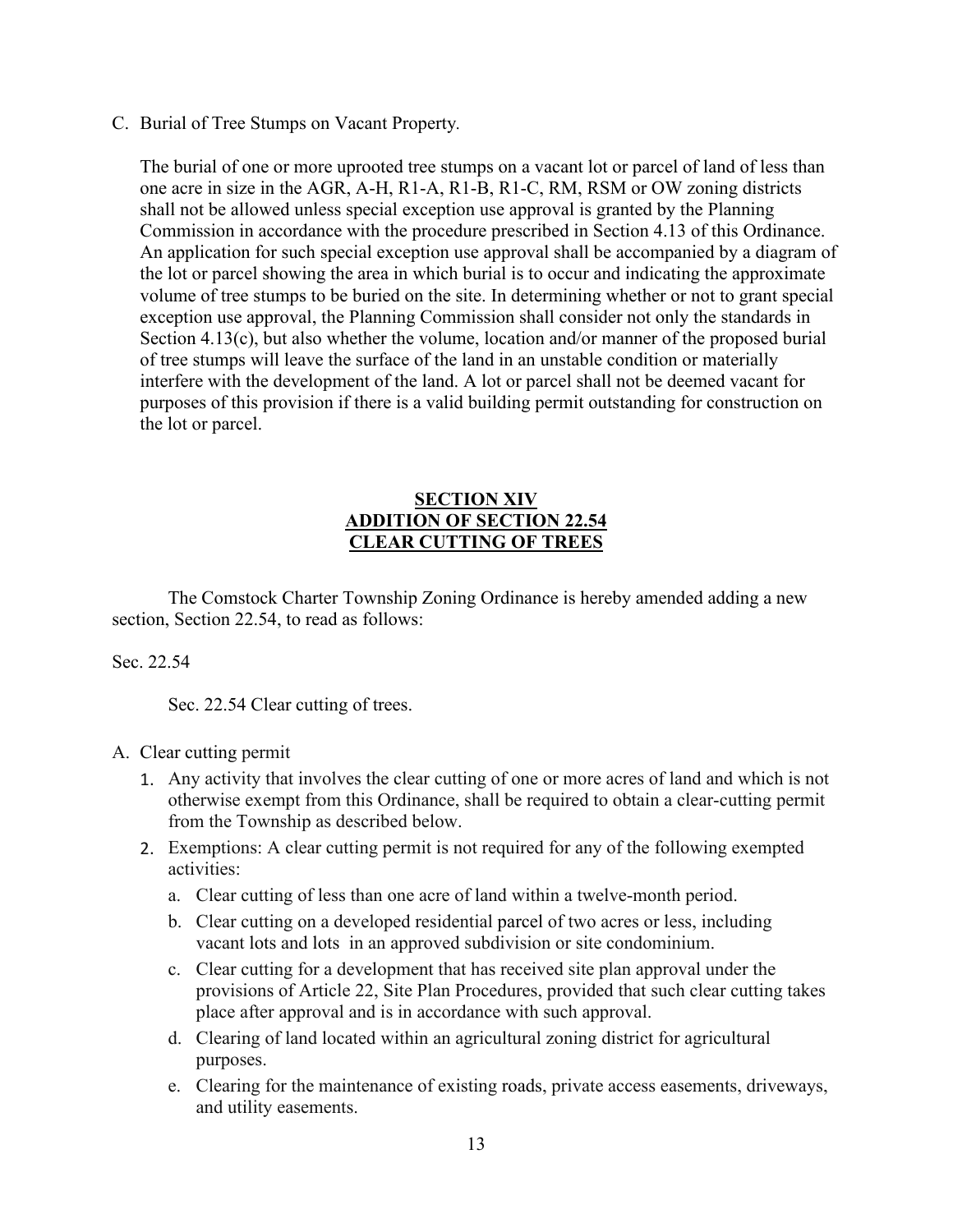- 3. Application requirements: Applicants proposing to clear cut more than one acre of land shall be required to submit the following information:
	- a. Name, address, and contact information of the applicant;
	- b. Written consent of the owner(s) of the land if the applicant is not the sole owner;
	- c. A site plan of the property, drawn to scale, showing the area to be cleared;
	- d. Amount of land to be cleared (in acres);
	- e. A statement outlining the purpose of the clear cutting or the proposed use of the cleared area;
	- f. Location and dimension of required buffer areas as described in the General Provisions section below;
	- g. Location and description of proposed erosion-control devices or [structures,](http://online.encodeplus.com/regs/oshtemo-mi/doc-view.aspx?pn=0&ajax=0&secid=1928) in conformance with the requirements of Section 22.52.C Storm water management standards; Section 22.52.D, Soil erosion control; and tree protection fencing, if required.
- 4. Upon receipt of the application for a clear-cutting permit, the Zoning Administrator shall inspect the site and review the application. Applicants shall be notified within 15 business days of submitting an application whether it has been approved, denied, or whether additional information is needed.
- 5. If the Zoning Administrator determines that the application is in compliance with the provisions of this section, the permit shall be approved administratively. If the Zoning Administrator determines that the application is not in compliance with the provisions of this section, the permit shall be denied. Any such denial can be appealed to the Zoning Board of Appeals.
- 6. Storm water management and soil erosion control plans of a site being clear cut shall be subject to review and comment by the Township Engineer. If it is determined that the erosion control measures either proposed or implemented by the applicant do not satisfy the general provisions described below, the Township reserves the right to place additional requirements on the clear-cutting permit to rectify such deficiencies.
- 7. Following approval of a clear-cutting permit, all sites shall be subject to inspection for compliance with this Ordinance.
- 8. Fee: An application fee may be established by resolution of the Township Board for a clear-cutting permit based upon the cost of processing the review and inspections and would be required upon application for the permit.
- B. General provisions of clear-cutting permit

The following provisions will apply to all clear cutting governed by this Section and will be evaluated by staff during the application review process.

1. The site plan shall demonstrate that the proposed use of the clear-cut area is achieved with judicious effort to preserve the integrity of the land, existing topography, natural features (i.e., slopes, woodlands, etc.), and natural drainage patterns; preserves existing woodlands and understory and individual trees to the greatest extent reasonable; and maintains the soil-stabilizing vegetation and avoids altering drainage patterns.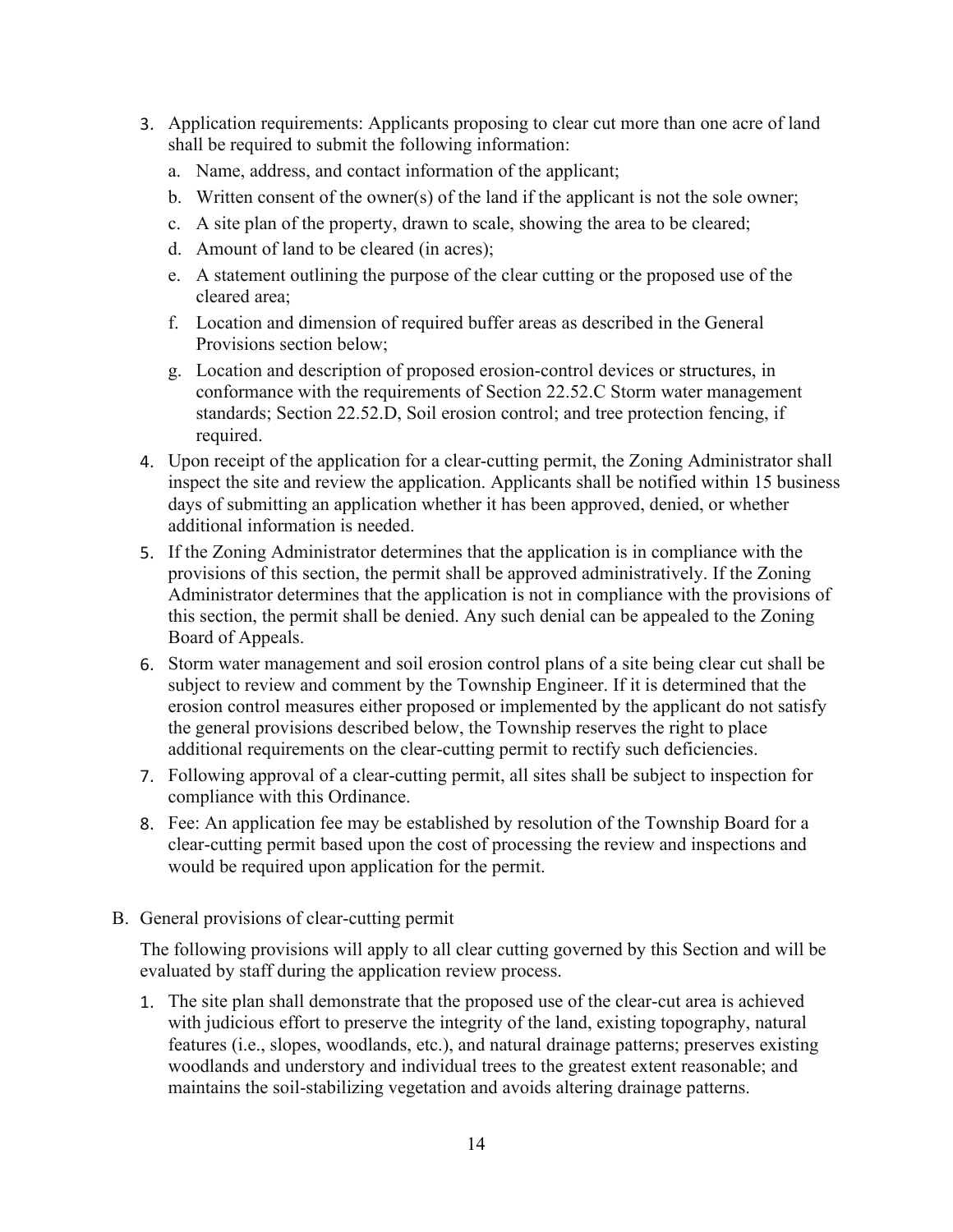- 2. To preserve viewsheds along roadways and buffer adjoining properties, a 20-foot wide buffer area of undisturbed vegetation shall be maintained along roadways and [property](http://online.encodeplus.com/regs/oshtemo-mi/doc-view.aspx?pn=0&ajax=0&secid=1918)  [lines.](http://online.encodeplus.com/regs/oshtemo-mi/doc-view.aspx?pn=0&ajax=0&secid=1918) Clear cutting will not be permitted within buffer areas; however, harvesting of select trees within the buffer area and development of roadways may be permitted with approval from the Planning Commission. This provision shall not apply to sites, that through the site plan review process, are subject to the landscaping provisions of Section 21.50 where a minimum 20-foot wide greenspace will be established along the perimeter of the site.
- 3. During clear cutting and until revegetation or stabilization has taken place, erosion and [sediment](http://online.encodeplus.com/regs/oshtemo-mi/doc-view.aspx?pn=0&ajax=0&secid=1921) controls shall be designed and implemented necessary to prevent sediment from leaving the clear-cut site. Unacceptable clearing practices and erosion control measures are those that alter existing drainage patterns and/or cause property damage offsite.
- 4. The plans for the use or restoration of the site following land clearing shall comply with the standards and requirements of Sections 22.52.A and 22.52.B, as applicable.
- 5. Tree protection fencing shall be installed around trees to be preserved in the required buffer areas. Tree protection fencing shall meet the requirements of Section 21.65.
- C. Enforcement and penalties
	- 1. Any clear cutting, grading, development, or other site work in violation of the requirements of this Section or contrary to the approved plans shall be considered a violation of the Township Zoning Ordinance and enforceable per the requirements of Section 29 of this Ordinance. Enforcement may include, but is not limited to, actions to abate, enjoin or restore the property in question.
	- 2. Where specific trees are designated to be preserved, each such tree that is removed shall constitute a separate offense.

# **SECTION XV SEVERABILITY**

Should any provision or part of the within Ordinance be declared by any court of competent jurisdiction to be invalid or unenforceable, the same shall not affect the enforceability of the balance of this Ordinance which shall remain in full force and effect.

# **SECTION XVI REPEAL**

All ordinances or parts of ordinances in conflict herewith are hereby repealed.